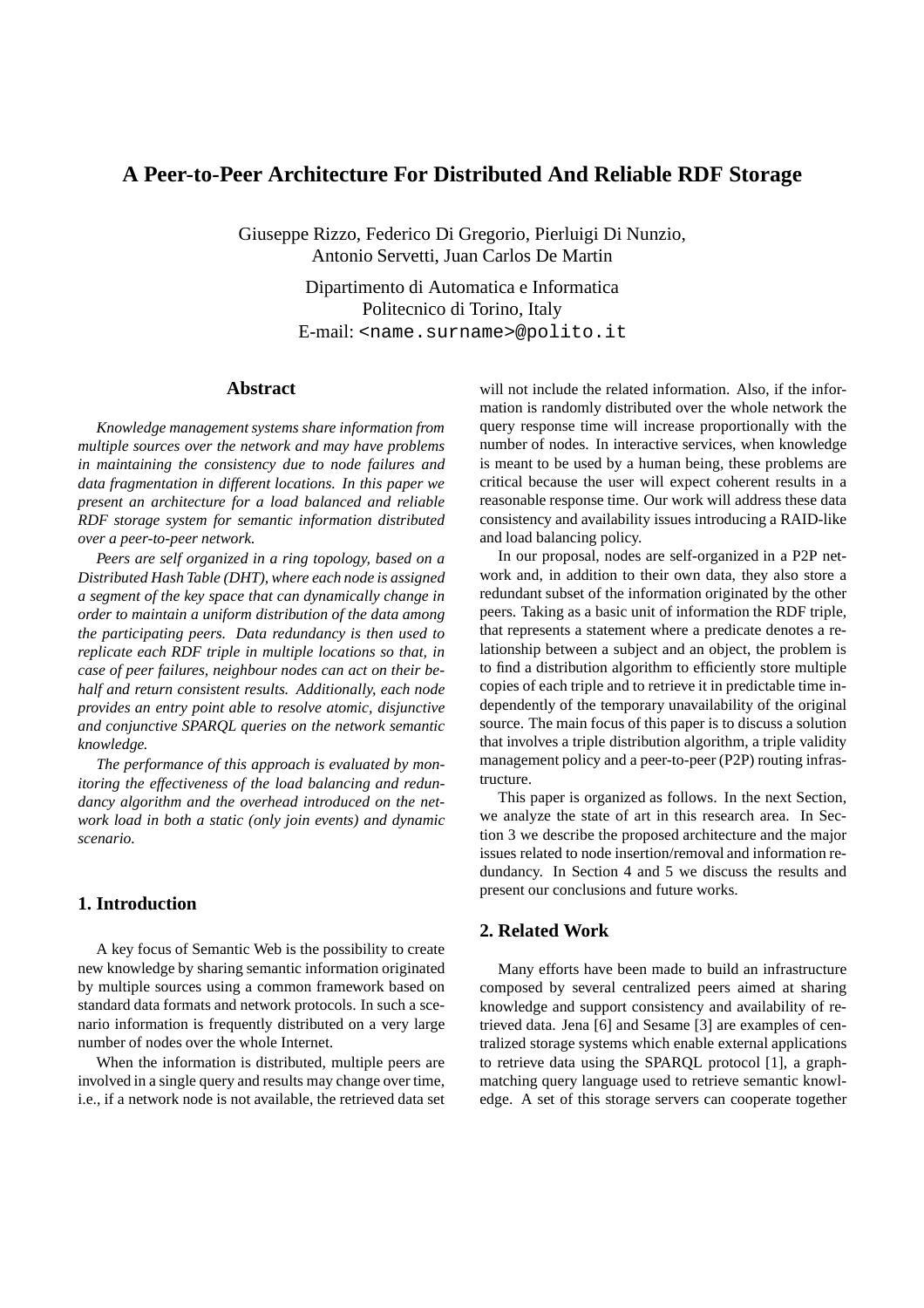to share knowledge, but the major issue related to this approach is that the results may change over time, as a function on the availability of network nodes. That is, if a node becomes unavailable it is not backed up by any other node of the network. Thus any node may be a single point of failure for the system [15].

To overcome these centralized constraints, many approaches in literature consider a distributed scenario, based on a P2P network. A P2P approach is proposed in Edutella [13] using the Gnutella protocol. The overlay is composed of a set of Super Peers (SP) [14], each of them connected to a large number of simple peers. The SPs are nodes with high network bandwidth and sustainable computation power. These SPs form the backbone, manage a local set of RDF data and are responsible for routing and querying. Although this approach is developed for a distributed scenario, it also presents the single point of failure issue for the SPs, because when a SP is not available, the consistency of the retrieved knowledge is compromised.

Another approach that considers a distributed scenario is RDFPeers [4], based on a DHT, which is developed on top of Multi Attribute Addressable Network (MAAN) [5], an application layer based on Chord [16]. Each peer in this network is responsible for a segment of the whole key space, thus satisfying the "node equality" principle in terms of required network bandwidth, storage and query dependent computational load. Each RDF field is hashed and a copy of the triple is stored in the nodes responsible for the segments where the hashes fall. Any query can then be resolved by hashing one of the constraints and contacting the node responsible for that hash ID. This approach provides load balancing based on the hash function, which assigns an ID to each input data, but it does not enforce the uniformity of such resulting values, so we may end up having a very loaded sector in the network, while others are lightly loaded. On the long run, in fact, the non-uniform distribution of the semantic statements, e.g. the high frequency of rdf:type or dc:title statements, will concentrate a lot of data in the particular sectors matching those hash ID. To overcome this issue, RDFPeers uses a successor probing algorithm which randomly analyzes a sub-set of all ranges and chooses the heaviest to be divided. In addition no active redundancy system ensures the consistency of the retrieved RDF data.

## **3. System architecture**

The typical scenario considered in this article is a several hundred peers each with its own RDF store. Each peer is authoritative for the information stored into its own RDF database and, according to a specific distribution algorithm, it sends multiple copies of each RDF triple to other nodes in the network. At the same time each server provides storage



**Figure 1. System architecture.**

space for RDF triples originated by other peers in the network. At any time any server may decide to join or leave the network, thus adding or marking as invalid some of the distributed information. Although the accessibility of a given node in the network can't be guaranteed at all times, to satisfy the data consistency and availability requirements, the information owned by the node should be available at least within a specific time interval (RDF triple's time-to-live). This scenario suggests the use of a structured P2P network where the peers self-organize in a ring topology and use a DHT to build a distributed and highly reliable RDF triple repository.

RDF triples are indexed by multiple hash values calculated on the subject, predicate and object. Literal and typed literal values are excluded and each triple can yield from one to three hash values. Hash values are then used to locate a bucket node in a single ring according to the Mercury protocol [2]. We assign to each node a segment of the key space which can grow or reduce in order to provide uniform triple distribution, even if data is concentrated in a short key range, so every node in the network is responsible for nearly the same amount of data. Using periodical routing messages, peers exchange information on the local triple distribution in order to monitor the range with the highest load. Then, when a new node joins the network, the system uses that node to split the most loaded range so that the two nodes become authoritative for half of the triples previously contained. As can be seen in Fig. 1, each server is organized in a stack composed by a network layer and an application layer. The underlying network layer manages the routing information in the P2P network and also manages the join/leave events and the load balancing. The application layer is composed of the RDF triple loader, used to read the RDF documents and store the information into the local RDF triple database, a distributed RDF triple database used to store information shared with the other nodes and a query block used to interpret the SPARQL queries.

In the next subsections we focus on the RDF network layer. We explain the algorithms used to estimate the node load, to manage the node join and leave events and the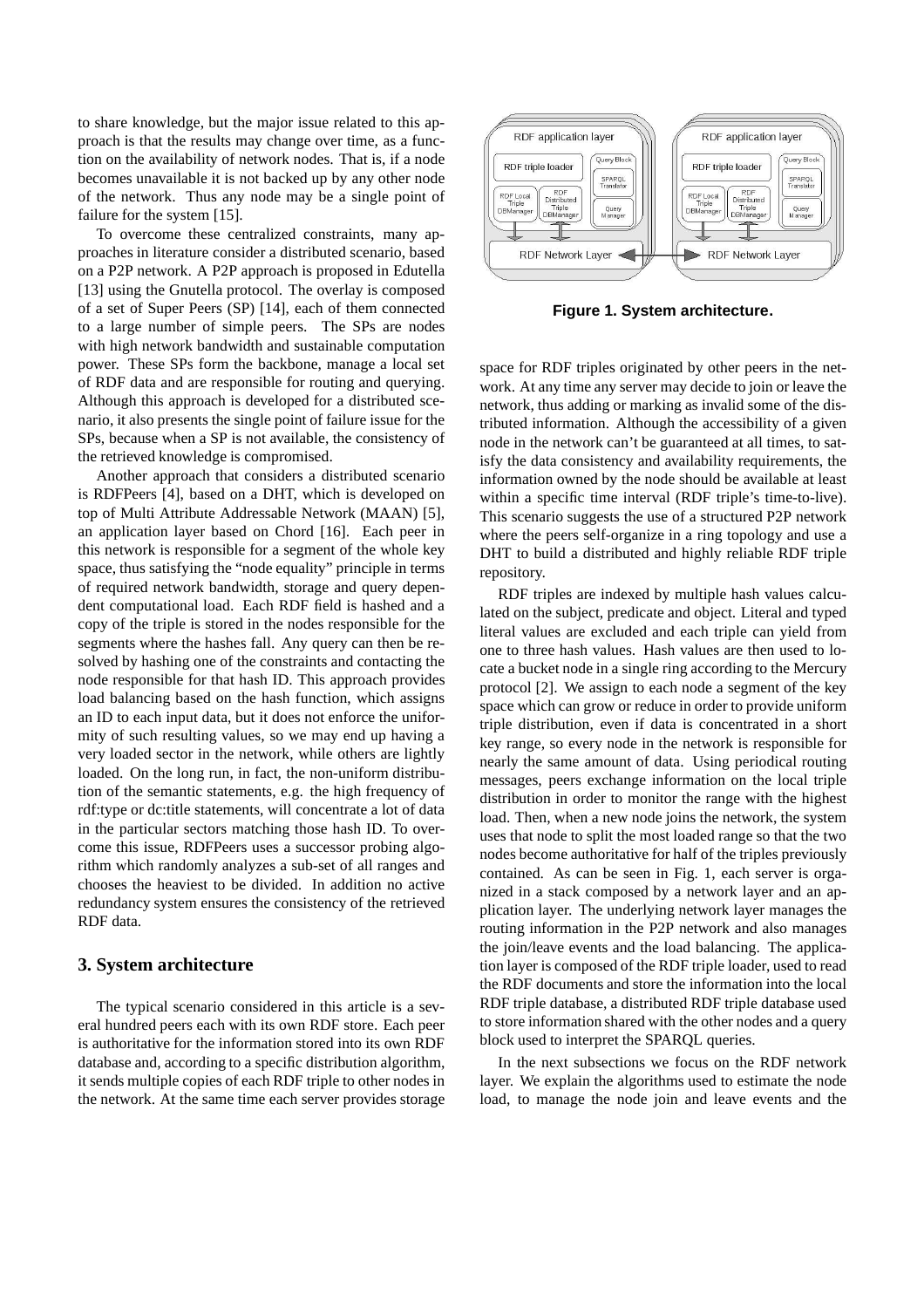| TTL | TimeStamp | macro<br>range<br>start | macro<br>range<br>end | average<br>range | average<br>load | most<br>loaded<br>node |
|-----|-----------|-------------------------|-----------------------|------------------|-----------------|------------------------|
|-----|-----------|-------------------------|-----------------------|------------------|-----------------|------------------------|

**Figure 2. Load estimate packet format.**

model used for message routing.

#### **3.1. Load estimation algorithm**

In order to compute a realistic load histogram of the network, nodes periodically contact other nodes, which are chosen according to our DHT, using "load estimate" packets. The packet format is shown in Fig. 2 and is composed of: (1) TimeToLeave (TTL), (2) timestamp, which identifies when estimate has been calculated, (3) macro-range-start and (4) macro-range-stop, which describe the leftmost and rightmost key of macro-range, (5) average-range and (6) average-load, which identify the average range and the average load among the nodes and (7) most-load-node, which describes the most loaded node in the macro-range.

Once a node receives this packet, it appends its load estimate, decrements the TTL field and forwards it again according to the long-distance links, chosen from the DHT via a random uniform probability distribution. When the TTL value is equal to 0, the last node sends such estimates to the source node. In order to reduce the bandwidth overhead we propose to append the "load estimate" information to the routing messages used to manage the network. Because of the dynamic nature of the network old load estimates, there is a slight risk to become counterproductive. Thus estimates older than a given threshold must be deleted or updated. In order to perform this, we use the timestamp reference: when it becomes older than a threshold then we send a new load estimate. These estimates can be analyzed in order to calculate the distribution of the load among the nodes and the number of nodes in the network.

### **3.2. Join and leave events**

When a new node A wants to join the P2P network, it contacts a known node B that, as a function of the estimated load information, redirects A to the most loaded peer it is aware of, C. The joining node A is then inserted in the ring as the predecessor of C. As a consequence, the data range previously managed only by C is evenly split between C and A, i.e., A acquires half of the triples that have been on C, according to the principle of consistent hashing [9]. Obviously, groups of triples stored under the same hash could not be split and therefore should be considered as grains among the triples. Since the triples are stored according to the alphabetic order, C flushes each data whose hash is greater than the ID assigned to the new node.



**Figure 3. Routing loop management.**

The leave event can require two different actions since we may want to preserve the consistency of the data or we may want to remove portion of the knowledge from the network. In the former case the event requires that the leaving node transfers its triples to its successor (following the principle of consistent hashing) that has to update its responsibility range. In addition, the leaving node forwards through its long-distance links [12] a leave message so that these peers can update their DHT to match the new state of the network. In the latter case, the leaving node may also want to remove from the network the triples it is owner of, so it requests the deletion of these triples and their redundant copies. In the rest of the paper we consider as a leave event only the case that can also be forced, for example, by a link failure or a temporary node unavailability.

#### **3.3. Routing messages**

Following the idea proposed in [2] each node has a DHT composed of two siblings links connected to the previous and next node in a clockwise direction and k long distance links chosen so that the distance from the source node to the target node follows a harmonic law. This scheme provides good efficiency so that we route a generic message between two nodes in  $O(\frac{log^2(n)}{k})$  $\binom{n}{k}$  [11], where k is the number of long distance links [10], that is  $log(n)$  as shown in [2].

A generic node  $m$  builds  $k$  long distance links with the following procedure; let I denote the unit interval [0,1] (that corresponds to the DHT ring with unit perimeter), for each such link the node draws a number  $x \in I$  from the harmonic probability distribution function  $p_n(x) = \frac{1}{n * log(x)}$ , if  $x \in [\frac{1}{n}, 1]$ , where *n* is the number of nodes in the network. Then it establishes a long distance link with a node that is distant  $p_n(x)$  from itself on the DHT ring.

As shown in Fig. 3, if it happens that the procedure uses in-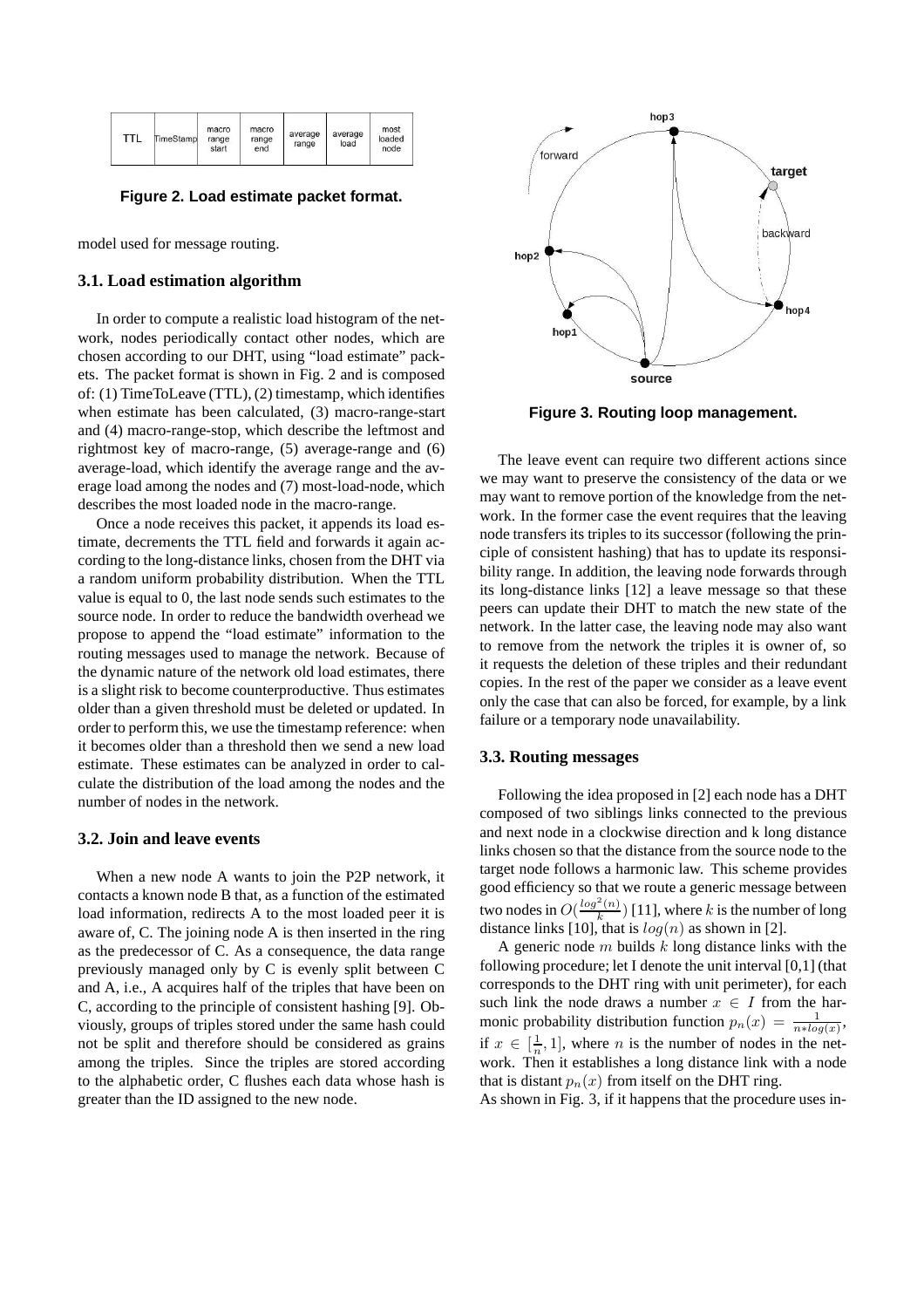

**Figure 4. Redundant copies of a given triple (s,p,o) with t = 2.**

consistent DHT information, the message routing algorithm can incur in routing loops as described in [8]. This can be avoided having each hop  $i$  checking the ID of the node from which it has just received the message to be forwarded (the source) so that, if the ID value of the target node is between the ID of the source node and the ID of the previous (i) node, then it forwards the packet via the backward link. In this case the routing cost is bounded to  $O(n)$ .

#### **3.4. Redundancy**

A redundancy algorithm is proposed to address the issues related to temporary node unavailability (or node disconnection). Triples are in fact replicated in more than one peer according to their hash function, using the following equation:

$$
\sum_{i=0}^{i=t-1} hash(x) + \frac{\omega * i}{t},\tag{1}
$$

where x is a URI field of a statement,  $\omega$  is equal to  $2^{hash\_length}$  and t identifies the number of replicas. Fig. 4 illustrates an example of the redundancy mechanism, where each triple has an additional copy in another peer of the network which is chosen using Equation (1) with  $t = 2$ .

This algorithm does not group all triples replica of a node in one peer. When the network must substitute a node that has left, it uses the above formula to transfer the redundant triples of the dead node to its successor. In this case the node that receives the triples does not need to replicate them again.

## **3.5. Query resolving**

In the proposed system any client outside the P2P network can use the SPARQL standard, a graph-matching query language used to retrieve semantic knowledge, on any P2P node to query the network knowledge base. The distributed RDF architecture can then return the same results in the same time independently from the particular node used to perform the query.

We identify three types of queries: atomic, disjunctive and conjunctive queries. An atomic query pattern is a triple in which the subject, predicate and object can each be a variable or an exact value. In this case, the query block uses the hash function on the query pattern exact values to identify the node which manages the requested triple-set. The routing cost follows the trend described in Section 3.3.

A disjunctive query pattern is an atomic query with a list of constraints. It is then evaluated as an atomic query but the node responsible for such triple-set has to return only the data that matches the specified constraints.

A conjunctive query pattern is the conjunction of a list of query patterns. Consequently, we need to join two or more sets of triples that are spread on different nodes. We adopt the query chain algorithm, described in [7]. This schema splits the whole query in sub-queries and solves them separately as an atomic query. The result of the sub-queries are then collected and joined to form the requested triple-set.

## **4. Experimental results**

To asses the performance of the proposed architecture we developed a specific simulator that reproduces the behaviour of a medium size network with three hundred nodes and one million of triples in the data-set.

First, we focus on the analysis of the load balancing technique; we study the distribution of the triples among the peers and then the network bandwidth overhead introduced by this feature. Two basic scenarios are considered, a) static, where nodes sequentially join the network monotonically increasing its size, b) dynamic, where nodes join and leave the network. In each join event the new node inserts 3,334 new triples, which is the average value of triples in each node of the existing network.

#### **4.1. Load balancing**

In Fig. 5 and Fig. 6 we represent the relative standard deviation (RSD) of the number of triples managed by each peer in two simulation scenarios.

In Fig. 5 300 nodes are sequentially inserted in the P2P network and the RSD value is reported after each insertion. When a node joins the network, 3,334 triples are added to the system and the new node becomes the predecessor of the most loaded one inheriting half of its triples. The plot shows that, apart from the very beginning of the simulation when few nodes are present, the relative standard deviation is kept almost constant ensuring a good load balancing among the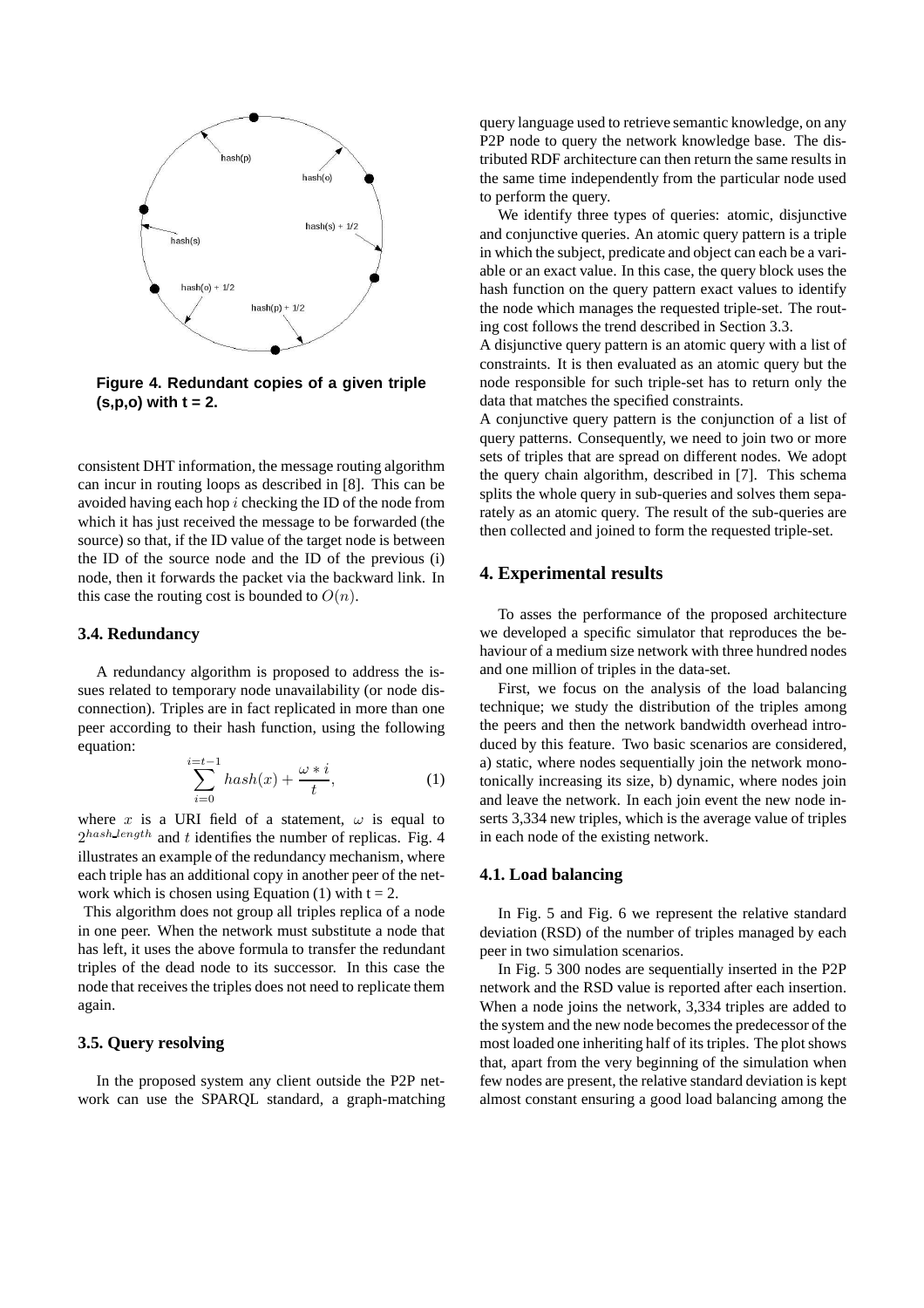

**Figure 5. Load balancing in the static scenario.**



**Figure 6. Load balancing in the dynamic scenario.**

peers. Variations are mostly due to the uneven distribution on the P2P network of the new 3,334 triples that come with the joining nodes.

In Fig. 6, after the insertion of 300 nodes, the graph represents the effect on the RSD of ten series of ten join and ten leave events. Peaks correspond to the leave events when the leaving node triples must be moved to the successor node drastically increasing its load with respect to the other peers. Valleys are instead related to the join events when a new peer joins the network and helps splitting the triple range managed by the most loaded peer. Since each joining node carries a relative large amount of new random triples the RSD delta after a series can either be positive or negative depending on the new triple hashes. For example series I, II, III, IV (from event 300 to event 380) increase the RSD, while series V decreases it. However series that increase the RSD tends to occur more frequently, because, as previously shown in Fig. 6, the bandwidth saving load balancing algorithm applied to the insertion events can only slowly reduce the RSD.



**Figure 7. Network bandwidth usage in the static scenario.**



**Figure 8. Network bandwidth usage in the dynamic scenario.**

### **4.2. Network bandwidth**

For what concerns the network bandwidth used by the proposed algorithm to guarantee load balancing and triple redundancy, the effects of data exchange in the two previous scenarios (static and dynamic) are show in Fig. 7 and 8. The number of triples exchanged are normalized with respect to the number of triples each node inserts in the system (e.g. 3,334). So, when a new node joins the network most of its triples move into the ranges managed by other peers and half of the triples of the most loaded peer moves into the node hash range. When a node leaves the network its triples move to the node successor.

## **5. Conclusions and future works**

In this paper we proposed a distributed RDF triple storage based on a P2P network. Triple distribution among the network peers is optimized in order to have each node responsible for nearly the same amount of data. Each field of